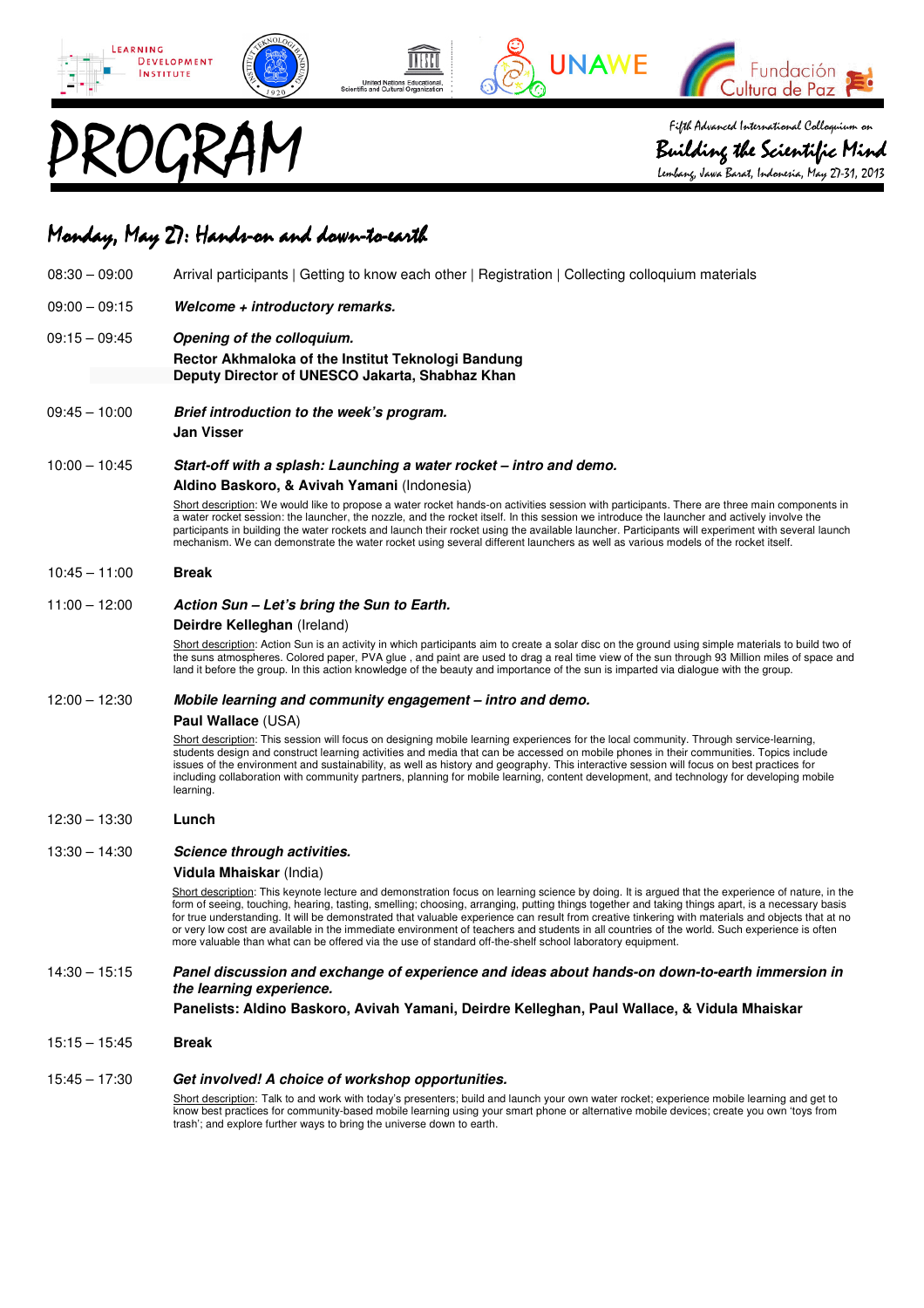# Tuesday, May 28: Envisioning a different world: structure—relations—flows

| $09:00 - 09:30$ | Harmonious interaction: process, practice, and sustainable society.                                                                                                                                                                                                                                                                                                                                                                                                                                                                                                                                                                                                                                                                                                                                                                                                                    |
|-----------------|----------------------------------------------------------------------------------------------------------------------------------------------------------------------------------------------------------------------------------------------------------------------------------------------------------------------------------------------------------------------------------------------------------------------------------------------------------------------------------------------------------------------------------------------------------------------------------------------------------------------------------------------------------------------------------------------------------------------------------------------------------------------------------------------------------------------------------------------------------------------------------------|
|                 | Benjamin Olshin (USA)                                                                                                                                                                                                                                                                                                                                                                                                                                                                                                                                                                                                                                                                                                                                                                                                                                                                  |
|                 | Short description: This talk/intervention will look at the Daoist work known as the "Zhuangzi", and see what insights this ancient text has for us<br>in terms of creating a more naturalistic and holistic worldview. This will lead to a discussion of how we might work towards a harmonious and<br>sustainable society drawing from Daoist principles.                                                                                                                                                                                                                                                                                                                                                                                                                                                                                                                             |
| $09:30 - 10:00$ | An enneagrammatic model of scientific inquiry? A cross-cultural linking of traditional (non-Western)<br>and modern modes of knowledge building.                                                                                                                                                                                                                                                                                                                                                                                                                                                                                                                                                                                                                                                                                                                                        |
|                 | <b>Cameron Richards (Malaysia)</b>                                                                                                                                                                                                                                                                                                                                                                                                                                                                                                                                                                                                                                                                                                                                                                                                                                                     |
|                 | Short description: This paper/presentation will link a number of ideas relevant to the conference. As others have also found the 'enneagram<br>process' provides a powerful and cross-cultural model to encourage new and innovative thinking for (scientific) inquiry and also very practical,<br>hands-on applications. In this way we will explore a wider and cross-cultural view of 'the scientific mind' and its use for constructive learning<br>and knowledge-building.                                                                                                                                                                                                                                                                                                                                                                                                        |
| $10:00 - 10:30$ | Why we need to transform our thinking about science and technology.                                                                                                                                                                                                                                                                                                                                                                                                                                                                                                                                                                                                                                                                                                                                                                                                                    |
|                 | <b>Arthur Kok</b> (The Netherlands)                                                                                                                                                                                                                                                                                                                                                                                                                                                                                                                                                                                                                                                                                                                                                                                                                                                    |
|                 | Short description: We tend to think that 1) scientific progress means that our understanding of the world, nature and the universe is growing;<br>and 2) technological advancement means to control things better and to do so more efficiently. However, this understanding reduces science<br>and technology to being nothing more than instrumental rationality under the principle of economic growth. In the vein of Kant and Hegel, I will<br>propose a different, more humane way to think about them.                                                                                                                                                                                                                                                                                                                                                                          |
| $10:30 - 11:00$ | <b>Break</b>                                                                                                                                                                                                                                                                                                                                                                                                                                                                                                                                                                                                                                                                                                                                                                                                                                                                           |
| $11:00 - 11:30$ | Building the scientific mind: Reflections (some of them personal) and questions.                                                                                                                                                                                                                                                                                                                                                                                                                                                                                                                                                                                                                                                                                                                                                                                                       |
|                 | Jan Visser (France)                                                                                                                                                                                                                                                                                                                                                                                                                                                                                                                                                                                                                                                                                                                                                                                                                                                                    |
|                 | Short description: The idea to prioritize the building of the scientific mind as a focal area of concern for the Learning Development Institute<br>(LDI) first emerged in 1999 during a UNESCO/LDI symposium on 'Overcoming the Underdevelopment of Learning' held in Montreal, Canada.<br>With a view to collective thinking about the future of LDI's work, I review the history of BtSM and raise questions about 'what next.' Should<br>BtSM continue and, if so, how, or should it, like other past work we engaged in, become a more integrated concern in a larger conceptual<br>framework, about which I have at least one idea. In passing, I will refer to what drove me as well as others to find BtSM an important idea, and<br>how it relates to the thematic issues of BtSM2013: beauty and harmony.                                                                     |
| $11:30 - 12:00$ | Unity in diversity – Put theory into practice.                                                                                                                                                                                                                                                                                                                                                                                                                                                                                                                                                                                                                                                                                                                                                                                                                                         |
|                 | Weilin Han (Indonesia)                                                                                                                                                                                                                                                                                                                                                                                                                                                                                                                                                                                                                                                                                                                                                                                                                                                                 |
|                 | Short description: When we talk about "Scientific Mind" it is as if when we learn Civics we put the scientific thinking process aside and it is<br>sufficient when we use good beautiful normative words and phrases. We just come up with long blabbery sentences to memorize and recall<br>without even thinking whether we can or want to implement it ourselves. As a result, it is no wonder Indonesia is famous for big religious<br>adherents and at the same time the country has an ugly record of corruption and a low human development index. Assaults towards<br>religious/ethnic minorities are ignored and even tolerated, public school policies and practices encourage and endorse bigger gaps. The<br>proposer will share some experience in teaching ideology for university students (which is compulsory) as well as social sciences for<br>elementary students. |
| $12:00 - 12:30$ | Smart applications of technology of information for a smarter society.                                                                                                                                                                                                                                                                                                                                                                                                                                                                                                                                                                                                                                                                                                                                                                                                                 |
|                 | Luiza Alonso (Brazil)                                                                                                                                                                                                                                                                                                                                                                                                                                                                                                                                                                                                                                                                                                                                                                                                                                                                  |
|                 | Short description: Development of open and smart experimental platforms to increase the quality of life experience, citizen participation,<br>inclusion, and sustainable way of life. Major challenge is to explore "mash up" processes of data that synthesize new information in the<br>gathering, connecting, reusing, combining and aggregating semantically disjoint data extracted from numerous sources. Platforms will help in<br>the building of critical mass to strengthening a democratic society where the beauty of being free and responsible will be reality.                                                                                                                                                                                                                                                                                                          |
| $12:30 - 13:30$ | Lunch                                                                                                                                                                                                                                                                                                                                                                                                                                                                                                                                                                                                                                                                                                                                                                                                                                                                                  |
| $13:30 - 14:00$ | Way to harmony: Co-editing the future.                                                                                                                                                                                                                                                                                                                                                                                                                                                                                                                                                                                                                                                                                                                                                                                                                                                 |
|                 | Evgeny Patarakin, & Vasiliy Burov (Russian Federation)                                                                                                                                                                                                                                                                                                                                                                                                                                                                                                                                                                                                                                                                                                                                                                                                                                 |
|                 | Short description: This presentation will be devoted to changing practices from the individual descriptions of the objects of present and past<br>now to the collaborative construction of the future links later. This will lead to a discussion of how we might design tools and environments that<br>will support collaborative editing of documents that govern our future.                                                                                                                                                                                                                                                                                                                                                                                                                                                                                                        |
| $14:00 - 17:30$ | Panel discussion and exchange of ideas with today's presenters on the theme of 'Envisioning a<br>different world: Structure-relations-flows,' naturally leading to self-organized small group<br>conversations on topics of relevance and interest pertaining to the theme in question.                                                                                                                                                                                                                                                                                                                                                                                                                                                                                                                                                                                                |
|                 | Short description: Do we have reasons for asking questions about the current state of our world and therefore to think about how it could be<br>different? If so, what are those reasons? If we want to start envisioning different worlds, what should those visions of the future look like in<br>terms of structure, resources, flows, and other parameters? Panelists will no doubt have their say, but so have you. We expect interesting,<br>relevant and important ideas to emerge from the panel discussion, which are worth discussing in more detail and greater depth in a self-<br>organized small group context. Midway during the afternoon the small groups that emerge decide when it's the best moment to interrupt the<br>work and take a break at roughly the time indicated below.                                                                                 |
| $15:15 - 15:45$ | <b>Break</b>                                                                                                                                                                                                                                                                                                                                                                                                                                                                                                                                                                                                                                                                                                                                                                                                                                                                           |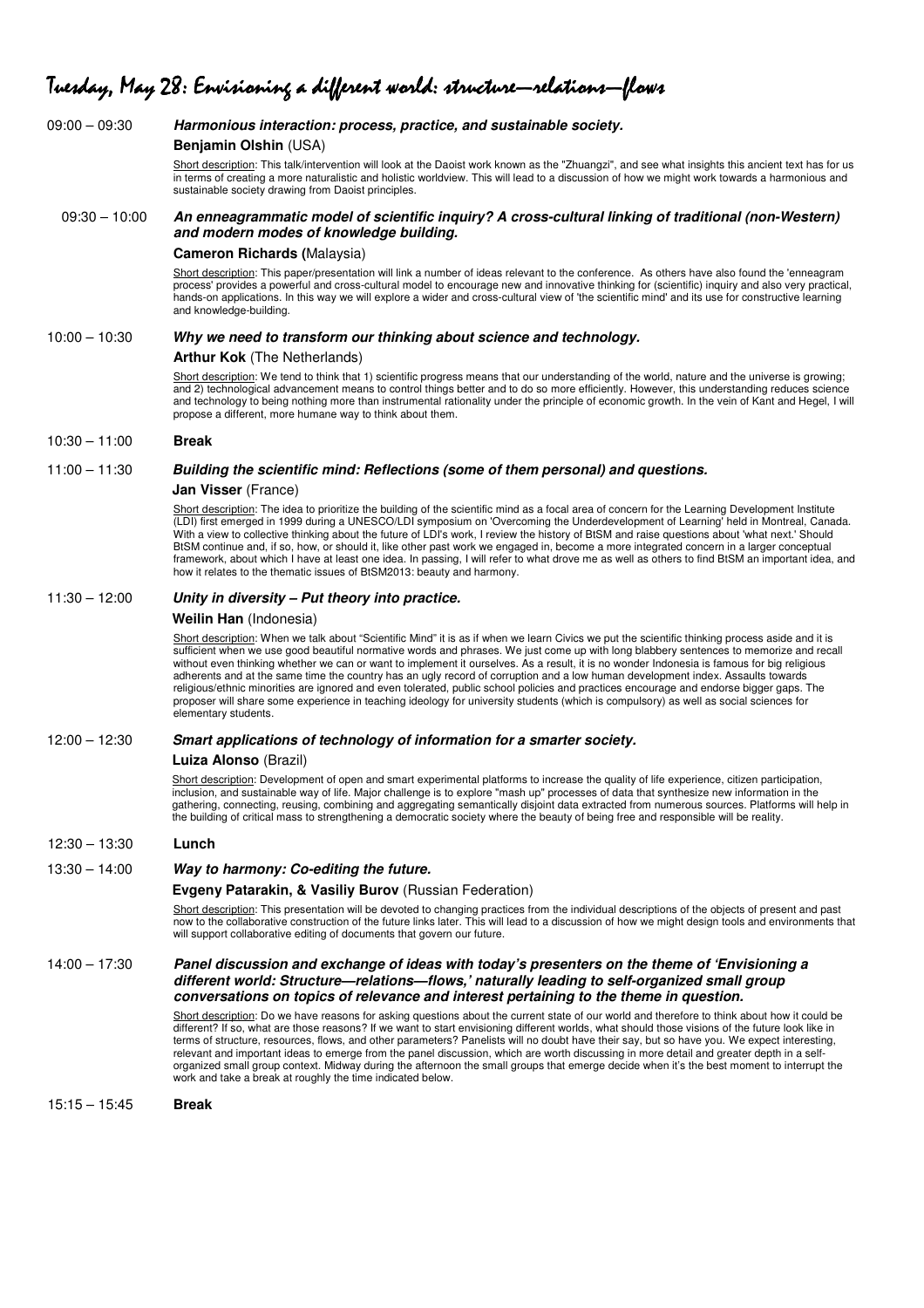### Wednesday, May 29: Towards another world of being

| $09:00 - 11:00$ | The pedagogy of HIV: Beauty, truth, and the road to harmony in South Africa (presentation).                                                                                                                                                                                                                                                                                                                                                                                                                                                                                                                                                                                                                                                                                                                                                                                                                                                                                                                                                                                                                                                                                                                                                                                                                                                                                                         |
|-----------------|-----------------------------------------------------------------------------------------------------------------------------------------------------------------------------------------------------------------------------------------------------------------------------------------------------------------------------------------------------------------------------------------------------------------------------------------------------------------------------------------------------------------------------------------------------------------------------------------------------------------------------------------------------------------------------------------------------------------------------------------------------------------------------------------------------------------------------------------------------------------------------------------------------------------------------------------------------------------------------------------------------------------------------------------------------------------------------------------------------------------------------------------------------------------------------------------------------------------------------------------------------------------------------------------------------------------------------------------------------------------------------------------------------|
|                 | <b>James Lees</b> (South Africa)                                                                                                                                                                                                                                                                                                                                                                                                                                                                                                                                                                                                                                                                                                                                                                                                                                                                                                                                                                                                                                                                                                                                                                                                                                                                                                                                                                    |
|                 | Short description: This session is an innovative approach to HIV education in a nation still struggling with the personal and social wounds of a<br>violent past. It challenges the status quo of education and of HIV response through a very personal emotional journey guided by seven music<br>videos.                                                                                                                                                                                                                                                                                                                                                                                                                                                                                                                                                                                                                                                                                                                                                                                                                                                                                                                                                                                                                                                                                          |
| $11:00 - 11:30$ | <b>Break</b>                                                                                                                                                                                                                                                                                                                                                                                                                                                                                                                                                                                                                                                                                                                                                                                                                                                                                                                                                                                                                                                                                                                                                                                                                                                                                                                                                                                        |
| $11:30 - 12:00$ | The pedagogy of HIV: Beauty, truth, and the road to harmony in South Africa (discussion).                                                                                                                                                                                                                                                                                                                                                                                                                                                                                                                                                                                                                                                                                                                                                                                                                                                                                                                                                                                                                                                                                                                                                                                                                                                                                                           |
|                 | This dialogue session on 'The pedagogy of HIV' is an integral part of the presentation that took place before the break.                                                                                                                                                                                                                                                                                                                                                                                                                                                                                                                                                                                                                                                                                                                                                                                                                                                                                                                                                                                                                                                                                                                                                                                                                                                                            |
| $12:00 - 12:30$ | Music, creation, harmony, beauty and learning.                                                                                                                                                                                                                                                                                                                                                                                                                                                                                                                                                                                                                                                                                                                                                                                                                                                                                                                                                                                                                                                                                                                                                                                                                                                                                                                                                      |
|                 | Martin Gardiner (USA)                                                                                                                                                                                                                                                                                                                                                                                                                                                                                                                                                                                                                                                                                                                                                                                                                                                                                                                                                                                                                                                                                                                                                                                                                                                                                                                                                                               |
|                 | Short description: There is growing evidence that music skill learning exercises and helps develop ways of using the mind of great value<br>beyond their value to music alone. Here I add discussion of impact of music skill learning on skills at creation, and in particular, creation that<br>involves harmony and beauty. Relationships to creation, harmony and beauty are central to why we love music, and also to its broader human<br>potential.                                                                                                                                                                                                                                                                                                                                                                                                                                                                                                                                                                                                                                                                                                                                                                                                                                                                                                                                          |
| $12:30 - 13:30$ | Lunch                                                                                                                                                                                                                                                                                                                                                                                                                                                                                                                                                                                                                                                                                                                                                                                                                                                                                                                                                                                                                                                                                                                                                                                                                                                                                                                                                                                               |
| $13:30 - 14:00$ | Economics, beauty and harmony.                                                                                                                                                                                                                                                                                                                                                                                                                                                                                                                                                                                                                                                                                                                                                                                                                                                                                                                                                                                                                                                                                                                                                                                                                                                                                                                                                                      |
|                 | Martin de Wit (South Africa)                                                                                                                                                                                                                                                                                                                                                                                                                                                                                                                                                                                                                                                                                                                                                                                                                                                                                                                                                                                                                                                                                                                                                                                                                                                                                                                                                                        |
|                 | Short description: The field of economics is not primarily concerned with the concepts beauty and harmony. Economic theories on production,<br>consumption, redistribution and sustainability all provide various explanations for human pursuit towards happiness, but the concept of beauty<br>does not comfortably fit into these schemes. This begs a reassessment of a central philosophical concept that has traditionally been counted<br>as one of the ultimate values in the field of economics. The promise the idea of beauty brings of greater awareness in a simultaneously<br>wonderful and broken world is enticing to economic science that finds itself increasingly out of touch with reality.                                                                                                                                                                                                                                                                                                                                                                                                                                                                                                                                                                                                                                                                                    |
| $14:00 - 14:30$ | Marx's Capital: Imbalance of values.                                                                                                                                                                                                                                                                                                                                                                                                                                                                                                                                                                                                                                                                                                                                                                                                                                                                                                                                                                                                                                                                                                                                                                                                                                                                                                                                                                |
|                 | Paul Cobben (The Netherlands)                                                                                                                                                                                                                                                                                                                                                                                                                                                                                                                                                                                                                                                                                                                                                                                                                                                                                                                                                                                                                                                                                                                                                                                                                                                                                                                                                                       |
|                 | Short description: Although Marx is known as a critic of bourgeois thinking, he strives after an ideal which is completely classical. Finally, he is,<br>like Aristotle, interested in the unity of the true, the good and the beauty. This unity is an absolute one and is thematized in philosophy as the<br>problem of the true substance. According to Marx, the true substance has to be conceived as the ideal society. In the Capital, Marx analyses<br>the capitalist society as an alienated one, i.e. as a society in which the untrue substance becomes valid. The untrue substance is capital, a<br>social order in which not the human being, but rather money has become the central actor. Because this untrue substance manifests itself<br>immediately as the commodity, the Capital is the systematic development of the commodity into the concrete totality of capitalism. The lecture<br>exposes how Marx's analysis of the commodity reveals capitalism as a society in which values are fundamentally in imbalance. The<br>commodity has a duplicity in which capitalism's inability is reflected to balance the true and the good. In the duplicity of the commodity the<br>conflict between autonomy and heteronomy is expressed. The critics of capitalism must show how the balance can be repaired. Therefore,<br>Marx's project is in the tradition of Kant and Hegel. |
| $14:30 - 15:00$ | Panel discussion and exchange of ideas about how we exist in our world.                                                                                                                                                                                                                                                                                                                                                                                                                                                                                                                                                                                                                                                                                                                                                                                                                                                                                                                                                                                                                                                                                                                                                                                                                                                                                                                             |
|                 | Panelists: Jim Lees, Martin Gardiner, Martin de Wit and Paul Cobben.                                                                                                                                                                                                                                                                                                                                                                                                                                                                                                                                                                                                                                                                                                                                                                                                                                                                                                                                                                                                                                                                                                                                                                                                                                                                                                                                |
|                 | Short description: All presentations of the day have somehow to do with attitudes and values that regulate our way of being in the world. The<br>aim of the afternoon discussions is to explore alternative visions, other worlds of being. After an initial dialogue with today's presenters, move<br>on to discuss issues of relevance that emerged from the panel discussion and the prior presentations in smaller self-organized groups of<br>interest. Don't hesitate to start such follow-up discussions already during the break.                                                                                                                                                                                                                                                                                                                                                                                                                                                                                                                                                                                                                                                                                                                                                                                                                                                           |
| $15:15 - 15:45$ | <b>Break</b>                                                                                                                                                                                                                                                                                                                                                                                                                                                                                                                                                                                                                                                                                                                                                                                                                                                                                                                                                                                                                                                                                                                                                                                                                                                                                                                                                                                        |
| $15:45 - 17:00$ | Self-organized small group discussions on issues of relevance and interest regarding today's theme.                                                                                                                                                                                                                                                                                                                                                                                                                                                                                                                                                                                                                                                                                                                                                                                                                                                                                                                                                                                                                                                                                                                                                                                                                                                                                                 |
| 17:00           | Departure for the official colloquium dinner in Sundanese style at the Sapulidi Sawah resort.                                                                                                                                                                                                                                                                                                                                                                                                                                                                                                                                                                                                                                                                                                                                                                                                                                                                                                                                                                                                                                                                                                                                                                                                                                                                                                       |
| 17:30 onward    | Relax at the Sapulidi Sawah resort, enjoying the landscape, the conversations with your colleagues,<br>the Sundanese music and the dishes on offer.                                                                                                                                                                                                                                                                                                                                                                                                                                                                                                                                                                                                                                                                                                                                                                                                                                                                                                                                                                                                                                                                                                                                                                                                                                                 |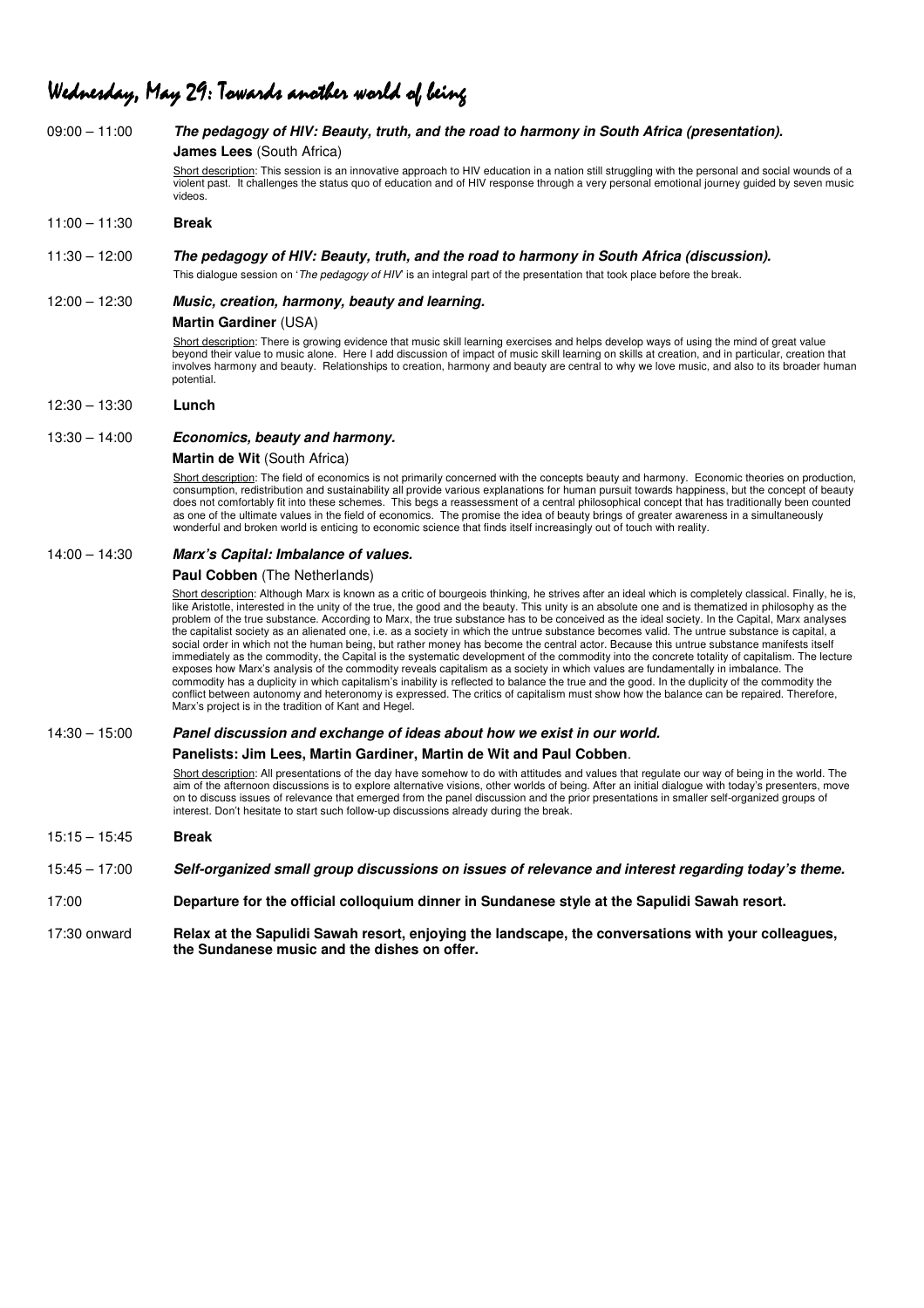### Thursday, May 30: Reimagining the world of learning

| $09:00 - 9:20$  | The splendour of nature and the beauty of science: Motivating Nigerian girls for science, technology,<br>engineering and mathematics.                                                                                                                                                                                                                                                                                                                                                                                                                                                                                                                                                                                                                                                                                                                                                                      |
|-----------------|------------------------------------------------------------------------------------------------------------------------------------------------------------------------------------------------------------------------------------------------------------------------------------------------------------------------------------------------------------------------------------------------------------------------------------------------------------------------------------------------------------------------------------------------------------------------------------------------------------------------------------------------------------------------------------------------------------------------------------------------------------------------------------------------------------------------------------------------------------------------------------------------------------|
|                 | Binta Moustapha, Isah Aliyu Agale, Bachir Moustapha, & Zsolt Lipcsey (Nigeria)                                                                                                                                                                                                                                                                                                                                                                                                                                                                                                                                                                                                                                                                                                                                                                                                                             |
|                 | Short description: A short report on the three years activity (2010-2013) of B'da Best Concepts designed to motivate Nigerian Girls on the<br>splendour of nature and the beauty of science.                                                                                                                                                                                                                                                                                                                                                                                                                                                                                                                                                                                                                                                                                                               |
| $09:20 - 09:40$ | Scientific literacy, beautiful arts, and the harmonious transfer of learning.                                                                                                                                                                                                                                                                                                                                                                                                                                                                                                                                                                                                                                                                                                                                                                                                                              |
|                 | Paul Webb (South Africa)                                                                                                                                                                                                                                                                                                                                                                                                                                                                                                                                                                                                                                                                                                                                                                                                                                                                                   |
|                 | Short description: Generally there has been very little support in the psychological literature for transfer of learning, but recent studies on short<br>term memory and music education, as well as the findings of a number of South African studies on promoting scientific literacy, suggest that<br>transfer does take place. It seems that what is now required is further research into which cognitive activities act on one another to produce<br>beneficial effects, how they interact, and how they can be explained.                                                                                                                                                                                                                                                                                                                                                                           |
| $09:40 - 09:55$ | The importance of popular science.                                                                                                                                                                                                                                                                                                                                                                                                                                                                                                                                                                                                                                                                                                                                                                                                                                                                         |
|                 | Lê Nguyên Hoang (Canada)                                                                                                                                                                                                                                                                                                                                                                                                                                                                                                                                                                                                                                                                                                                                                                                                                                                                                   |
|                 | Short description: A major driving force of researchers in science is their passion for what they're working on. Similarly, for the development of<br>science and the construction of the scientific mind, I believe that it is crucial that people learn science, not because it will provide them<br>diplomas to obtain better jobs, but because they enjoy it. In this activity, I plan on stressing the crucial role of science popularization and<br>debating on how to encourage it.                                                                                                                                                                                                                                                                                                                                                                                                                 |
| $09:55 - 10:15$ | Incidental learning: The story of Cairo's graffiti scene.                                                                                                                                                                                                                                                                                                                                                                                                                                                                                                                                                                                                                                                                                                                                                                                                                                                  |
|                 | Hala Osman (Egypt)                                                                                                                                                                                                                                                                                                                                                                                                                                                                                                                                                                                                                                                                                                                                                                                                                                                                                         |
|                 | Short description: Following the Egyptian revolution in January of 2011, people's sense and use of public spaces expanded in different ways,<br>especially when it came to art and expression. Artists much like protestors, burst out into the streets to engage people in a conversation of<br>many dimensions with the material they articulated and continue to articulate publicly. The street proved to be 'as public as public gets' and<br>the level of expression found in the street was unprecedented when compared to other spaces. Graffiti continues to grow, more walls are<br>being covered with murals and stencil prints, more names appear here and there signaling the presence of a new artist and with it<br>transforming the streets of Cairo and other Egyptian cities into animated environments of communication and, along with that, making them<br>wider spaces for learning. |
| $10:15 - 10:45$ | Reaching many: Social harmony and media, co-creating the scientific mind in the public domain.                                                                                                                                                                                                                                                                                                                                                                                                                                                                                                                                                                                                                                                                                                                                                                                                             |
|                 | Marten de Vries, & Jaap Swart (The Netherlands)                                                                                                                                                                                                                                                                                                                                                                                                                                                                                                                                                                                                                                                                                                                                                                                                                                                            |
|                 | Short description: If the scientific mind is to be an asset for future social development, the use of interactive media communication and the arts<br>will be essential to achieve such a "co-creation" between scientific rationality and pre-existing, grass roots knowledge in a facilitory context of<br>social harmony. We aim to discuss the contribution media can make (or not) in achieving beauty, social harmony in the service of the public's<br>scientific mind using MVI media concepts and social productions.                                                                                                                                                                                                                                                                                                                                                                             |
| $10:45 - 11:15$ | <b>Break</b>                                                                                                                                                                                                                                                                                                                                                                                                                                                                                                                                                                                                                                                                                                                                                                                                                                                                                               |
| $11:15 - 11:30$ | 'Out of Thinking': The art of seeing the truth for promoting the scientific mind.                                                                                                                                                                                                                                                                                                                                                                                                                                                                                                                                                                                                                                                                                                                                                                                                                          |
|                 | Narumon Rodniam (Thailand)                                                                                                                                                                                                                                                                                                                                                                                                                                                                                                                                                                                                                                                                                                                                                                                                                                                                                 |
|                 | Short description: An obstacle of learning development is bias or prejudice, which occurs because we normally use our thinking based on<br>previous knowledge and experiences in our memory for perceiving what we are seeing. As a result, our perception on the fact becomes<br>biased, and our learning development is limited. This talk presents findings from applying the principle of mindfulness and a technique called<br>"Reset to Setting" according to teachings of Buddhism as obtained from a training program.                                                                                                                                                                                                                                                                                                                                                                             |
| $11:30 - 12:00$ | The complex game of education.                                                                                                                                                                                                                                                                                                                                                                                                                                                                                                                                                                                                                                                                                                                                                                                                                                                                             |
|                 | Carlo Fabricatore, & Ximena López (UK)                                                                                                                                                                                                                                                                                                                                                                                                                                                                                                                                                                                                                                                                                                                                                                                                                                                                     |
|                 | Short description: "The Complex Game of Education" explores the development of a study programme informed by complexity science and<br>game research, and its impacts on student engagement and the broader educational system within which the programme was run. The lens<br>of complexity science provides perspectives important to deal with interwoven challenges and constraints common in formal education<br>systems. The lens of game research allows understanding conditions facilitating motivation and engagement in challenging activities pivoting<br>around meaningful learning.                                                                                                                                                                                                                                                                                                          |
| $12:00 - 12:30$ | Homo academicus: Quo vadis?                                                                                                                                                                                                                                                                                                                                                                                                                                                                                                                                                                                                                                                                                                                                                                                                                                                                                |
|                 | <b>Jan Servaes</b> (Hong Kong)                                                                                                                                                                                                                                                                                                                                                                                                                                                                                                                                                                                                                                                                                                                                                                                                                                                                             |
|                 | Short description: Cultural institutions like universities no longer challenge us or encourage us to question what we know.                                                                                                                                                                                                                                                                                                                                                                                                                                                                                                                                                                                                                                                                                                                                                                                |
| $12:30 - 13:30$ | Lunch                                                                                                                                                                                                                                                                                                                                                                                                                                                                                                                                                                                                                                                                                                                                                                                                                                                                                                      |
| $13:30 - 14:00$ | Creating a counter narrative about children's and middle adolescence learning.                                                                                                                                                                                                                                                                                                                                                                                                                                                                                                                                                                                                                                                                                                                                                                                                                             |
|                 | Paul Heckman, Richard Roberts, Sally Roberts, & Viki Montera (USA)                                                                                                                                                                                                                                                                                                                                                                                                                                                                                                                                                                                                                                                                                                                                                                                                                                         |
|                 | Short description: A prevailing narrative about learning and development influences a Mental Model about schooling, in the U.S., and other<br>nations. This session will examine the narrative and Mental Model. It will also provide a counter narrative, suggesting new guides and<br>practices for learning and development based on the science of learning, cognition, and development. A very different set of learning<br>conditions from those usually used in schooling will be explored in this session.                                                                                                                                                                                                                                                                                                                                                                                         |
| $14:00 - 17:30$ | Panel discussion and exchange of ideas with today's presenters on the theme of 'Reimagining the                                                                                                                                                                                                                                                                                                                                                                                                                                                                                                                                                                                                                                                                                                                                                                                                            |
|                 | world of learning,' naturally leading to self-organized small group conversations on topics of relevance<br>and interest pertaining to the theme in question.                                                                                                                                                                                                                                                                                                                                                                                                                                                                                                                                                                                                                                                                                                                                              |